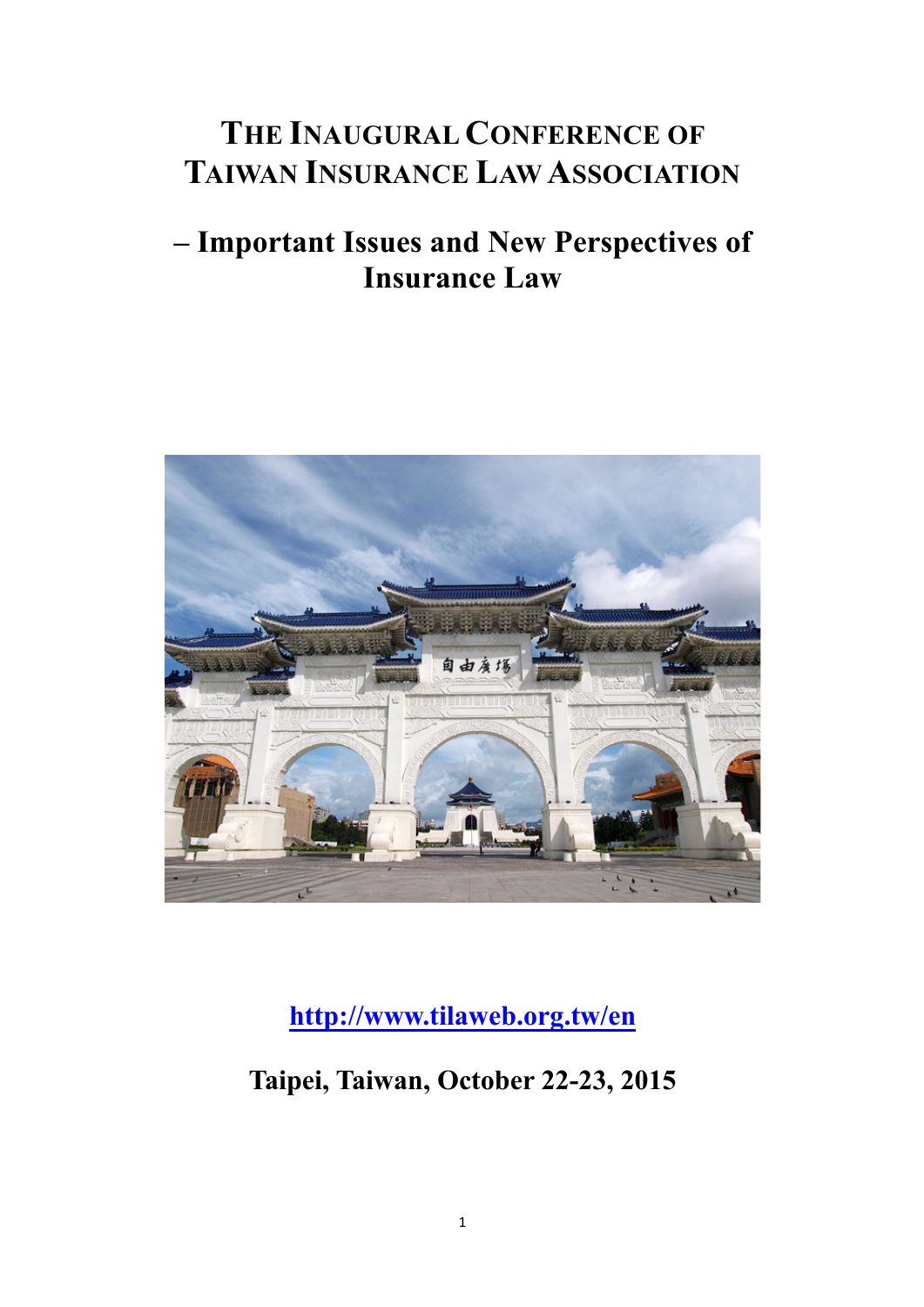## **Important Issues and New Perspectives of Insurance Law**

#### **Host:**



2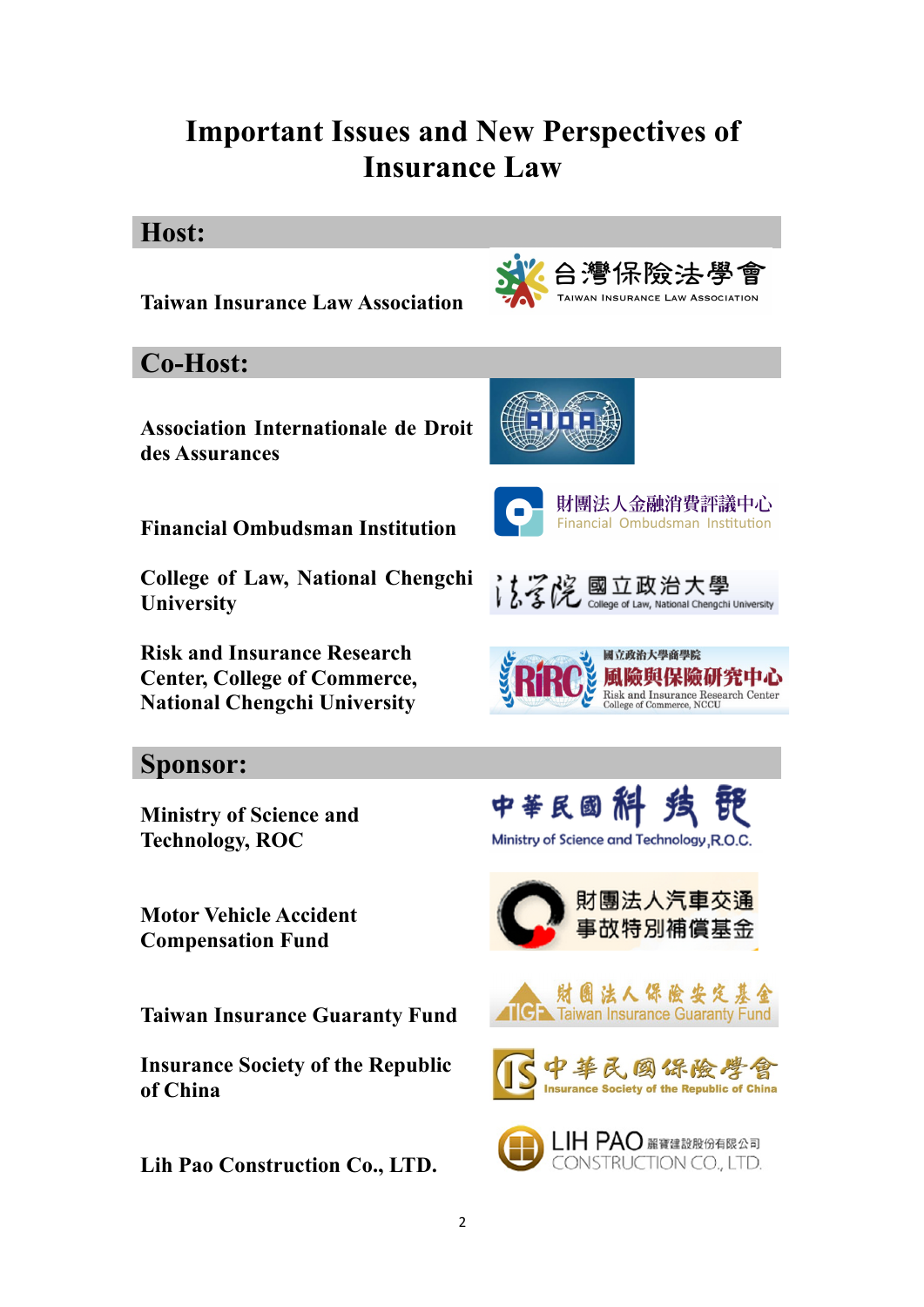#### **Introduction**

Taiwan Insurance Law Association (TILA), established on November 27th, 2014, is the only nonprofit aggregate corporation, focusing on studying insurance law related issues and improving international academic communication. Its members include Taiwan's scholars, professionals, and practitioners in justice and insurance field which equips TILA with high research capability on insurance law.

"**The International Conference on Important Issues and New Perspectives of Insurance Law**" is the inaugural international conference held by TILA on October 22-23, 2015. It cooperates with the industry, government, and academia as an interchange platform for the improvement of the legal system of Taiwan insurance law and related regulation, and promotion of international academic communication on insurance law.

There are important participants including Prof Dr. Vincent Sze (the former Honorable Justice, R.O.C. and Chairman of Taiwan Insurance Law Association), Prof. Dr. Jerome Kullmann (President of the Association Internationale de Droit des Assurances) and Dr. Ming-Chung Tseng (Chairman of the Financial Supervisory Commission, Taiwan ROC), etc.

The Conference covers Important Issues of European Insurance Contract Law, Alternative Dispute Resolution Mechanism for Insurance Disputes, Important Issues in Insurance Consumer Protection – Cross-Straight Issues, Important Issues in Insurance Regulation, Special Penal on Insurance Regulations – Taiwanese Cases, Consumer Protection in Insurance Transaction, and Round Table Discussion – Developing Issues in Insurance Law.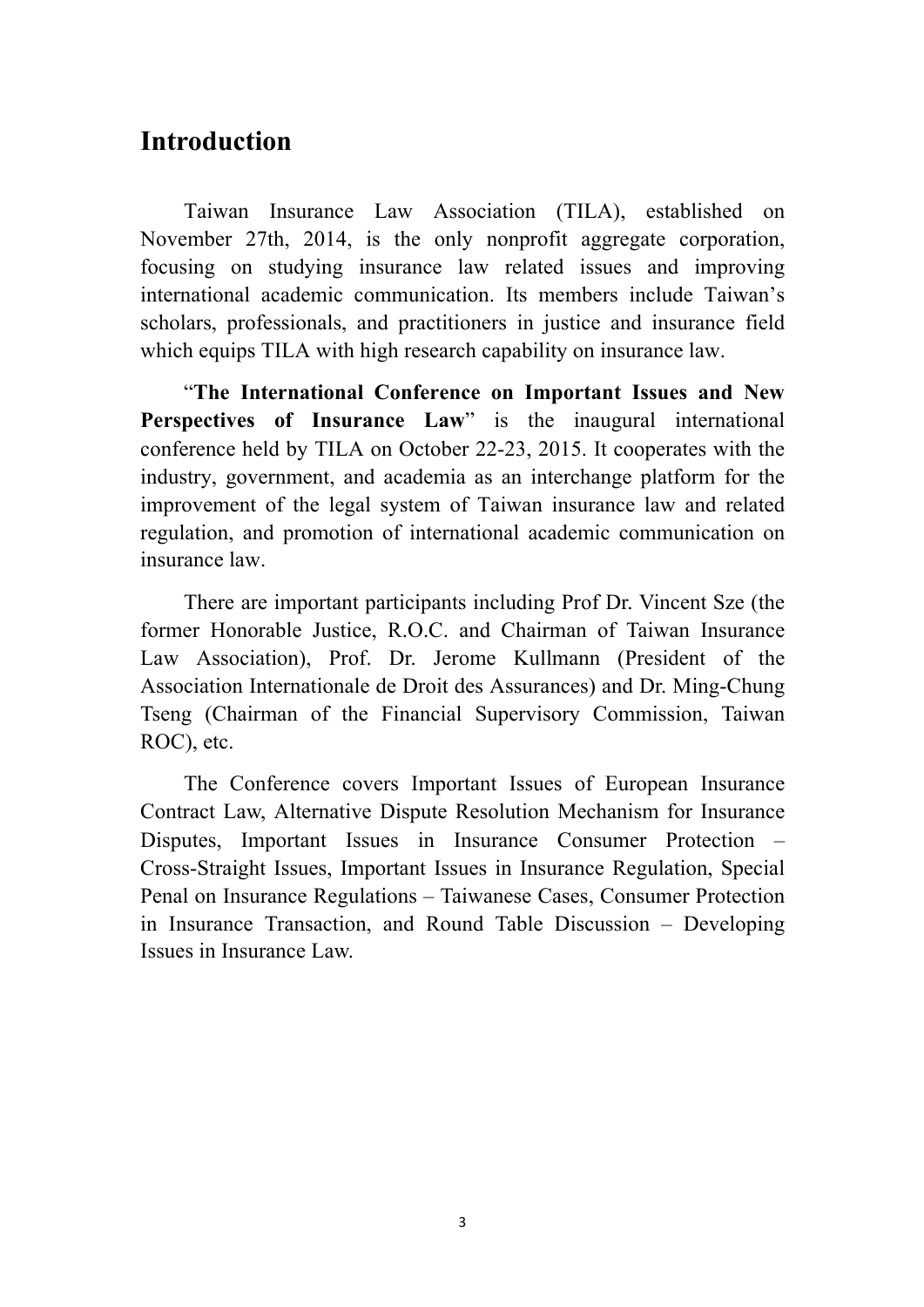### **Organizing Committee**

- 1. Professor Dr. **Vincent Sze**, The Former Honorable Justice of Taiwan
- 2. Prof. Dr. **Jerome Kullmann**, President of the Association Internationale de Droit des Assurances
- 3. Dr. **Jan-Juy Lin**, Chairman of the Financial Ombudsman Institution
- 4. Prof. Dr. **Johnny Chang**, National Chengchi University/President of the Financial Ombudsman Institution
- 5. Associate Professor **Derek Lee**, Fu Jen Catholic University
- 6. Professor **Kuo-Chuan Lin**, Dean of the College of Law, National Chengchi University
- 7. Professor **Hong-Chih Huang**, National Chengchi University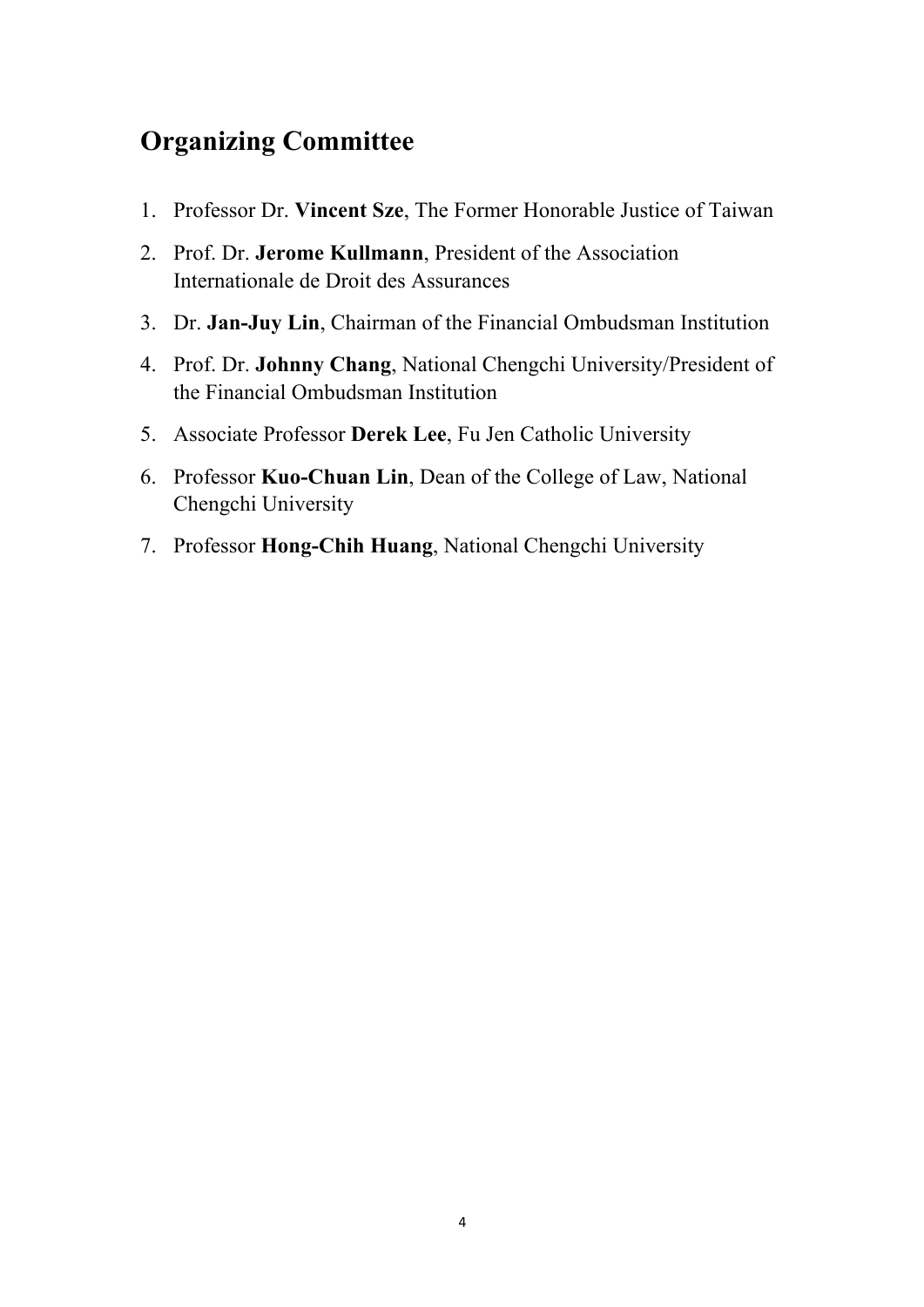### **Tentative Schedule**

## **THE INAUGURAL CONFERENCE OF TAIWAN INSURANCE LAW ASSOCIATION**

## **– Important Issues and New Perspectives of Insurance Law**

| Thursday, October 22, 2015 |                                                               |
|----------------------------|---------------------------------------------------------------|
| $08.30 - 09.00$            | Registration                                                  |
| $09.00 - 10.30$            | <b>Opening Ceremony</b>                                       |
|                            | <b>Moderator</b>                                              |
|                            | Prof. Dr. Johnny Chang, Secretary General of Taiwan Insurance |
|                            | Law Association                                               |
|                            | <b>Welcoming Address</b>                                      |
|                            | Prof. Dr. Vincent Sze, Chairman of Taiwan Insurance Law       |
|                            | <b>Association (in English)</b>                               |
|                            | Dr. Ming-Chung Tseng, Chairman of the Financial Supervisory   |
|                            | Commission, ROC (Taiwan) (in Chinese)                         |
|                            | <b>Group Photo</b>                                            |
|                            | <b>Keynote Speeches</b>                                       |
|                            | Prof. Dr. Jerome Kullmann, President of the Association       |
|                            | Internationale de Droit des Assurances (AIDA) (in             |
|                            | English)                                                      |
|                            | Professor Kuo-Chuan Lin, Dean of the College of Law,          |
|                            | National Chengchi University (in Chinese)                     |
| $10.30 - 11.00$            | Coffee Break                                                  |
| $11.00 - 12.30$            | <b>Session I (in English)</b>                                 |
|                            | <b>Important Issues of European Insurance Contract Law</b>    |
|                            | <b>Moderator</b>                                              |
|                            | Prof. Dr. Jerome Kullmann, President of the Association       |
|                            | Internationale de Droit des Assurances (AIDA)                 |
|                            | <b>Panelists</b>                                              |
|                            | Associate Professor Pierpaolo Marano, Faculty of Banking,     |
|                            | Finance and Insurance of the Catholic University of the       |
|                            | Sacred Heart - Milan                                          |
|                            | Professor Robert Merkin, Law School, University of Exeter     |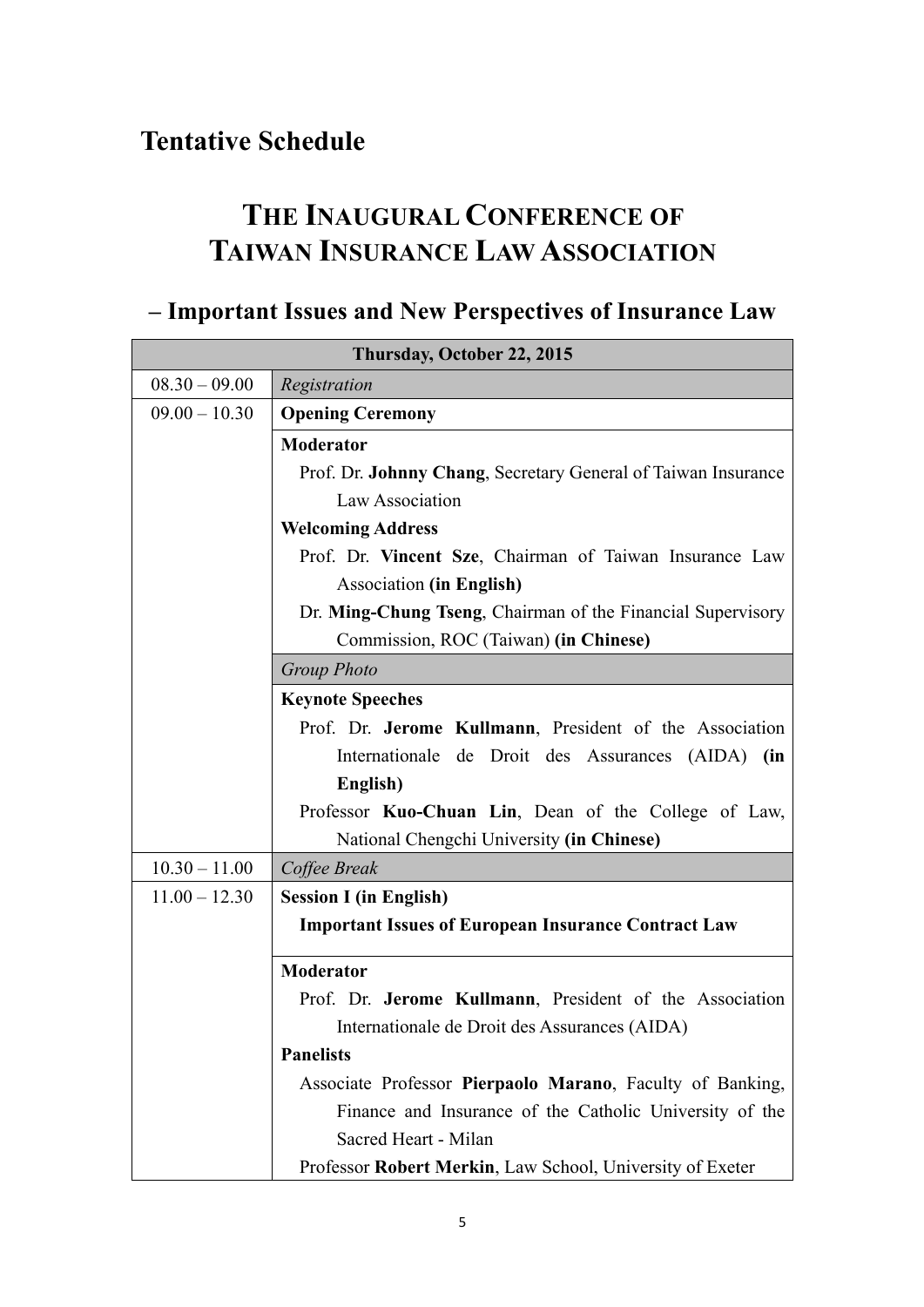|                 | <b>Discussants</b>                                          |
|-----------------|-------------------------------------------------------------|
|                 | Professor Wallace Hsin-Chun Wang, College of Law, National  |
|                 | Taiwan University                                           |
|                 | Associate Professor Chi-Chou Yeh, College of Law, National  |
|                 | Chengchi University                                         |
| $12.30 - 14.00$ | Lunch                                                       |
| $14.00 - 15.30$ | <b>Session II (in English)</b>                              |
|                 | Alternative Dispute Resolution Mechanism for Insurance      |
|                 | <b>Disputes</b>                                             |
|                 | <b>Moderator</b>                                            |
|                 | Professor Chun-Jen Chen, Dean of Department of Law,         |
|                 | National Cheng Kung University                              |
|                 | <b>Panelists</b>                                            |
|                 | Ms. Michelle George, Chadbourne & Parke (London) LLP        |
|                 | Prof. Dr. Johnny Chang, Ombudsman Committee Chair of the    |
|                 | Financial Ombudsman Institution                             |
|                 | <b>Discussants</b>                                          |
|                 | Associate Professor Pierpaolo Marano, Faculty of Banking,   |
|                 | Finance and Insurance of the Catholic University of the     |
|                 | Sacred Heart - Milan                                        |
|                 | Associate Professor Derek Lee, Department of Financial and  |
|                 | Economic Law, Fu Jen Catholic University                    |
| $15.30 - 16.00$ | Coffee Break                                                |
| $16.00 - 17.30$ | <b>Session III (in Chinese)</b>                             |
|                 | <b>Important Issues in Insurance Consumer Protection –</b>  |
|                 | <b>Cross-Straight Issues</b>                                |
|                 | <b>Moderator</b>                                            |
|                 | Dr. Tien-Mu Huang, Vice Chairperson of the Financial        |
|                 | Supervisory Commission, ROC (Taiwan)                        |
|                 | <b>Panelists</b>                                            |
|                 | Professor Weidong Xu, School of Law, Jilin University       |
|                 | Professor Zili Ren, Law School, BeiHang University          |
|                 | Associate Professor Qingwu Li, School of Law, University of |
|                 | <b>International Business and Economics</b>                 |
|                 | <b>Discussants</b>                                          |
|                 | Associate Professor Chun-Wei Lo, Department of Law,         |
|                 | National Chung Cheng University                             |
|                 | Professor Chun-Hsiung Cho, College of Law, Tunghai          |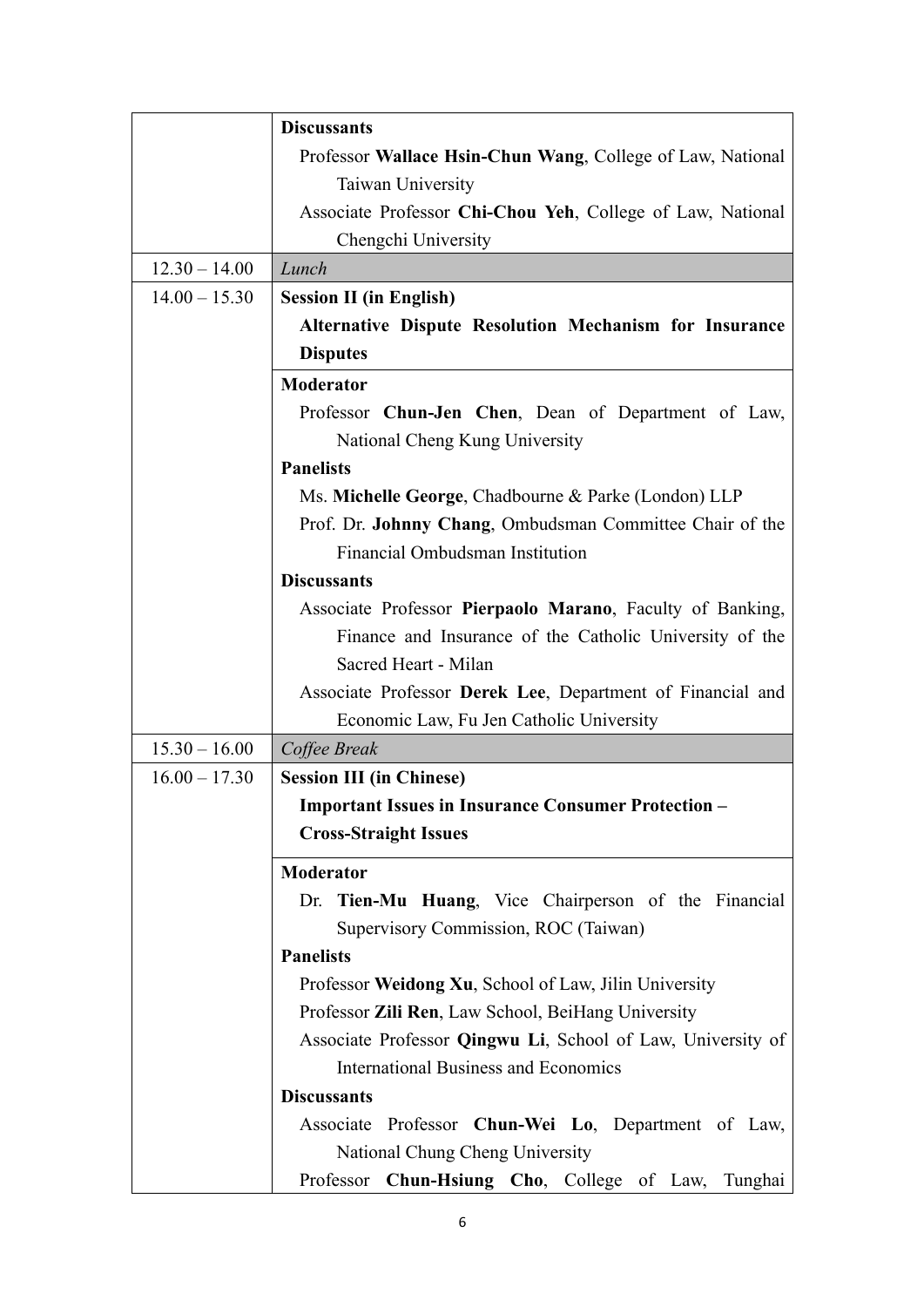|        | University         |
|--------|--------------------|
| 18.30- | <b>GALA Dinner</b> |

| Friday, October 23, 2015 |                                                              |  |
|--------------------------|--------------------------------------------------------------|--|
| $08.30 - 09.00$          | Registration                                                 |  |
| $09.00 - 10.30$          | <b>Session IV (in English)</b>                               |  |
|                          | <b>Important Issues in Insurance Regulation</b>              |  |
|                          | <b>Moderator</b>                                             |  |
|                          | Dr. Li-Ling Jennifer Wang, Vice Chairperson of the Financial |  |
|                          | Supervisory Commission, ROC (Taiwan)                         |  |
|                          | <b>Panelists</b>                                             |  |
|                          | Assistant Professor Christopher Chen, School of Law,         |  |
|                          | <b>Singapore Management University</b>                       |  |
|                          | Professor Souichirou Kozuka, Faculty of Law, Gakushuin       |  |
|                          | University                                                   |  |
|                          | <b>Discussants</b>                                           |  |
|                          | Mr. Hsien-Nung Kuei, Chairman of Central Deposit Insurance   |  |
|                          | Corporation                                                  |  |
|                          | Prof. Dr. Jerome Kullmann, President of the Association      |  |
|                          | Internationale de Droit des Assurances (AIDA)                |  |
| $10.30 - 11.00$          | Coffee Break                                                 |  |
| $11.00 - 12.30$          | <b>Session V</b> (in English)                                |  |
|                          | <b>Consumer Protection in Insurance Transaction</b>          |  |
|                          | <b>Moderator</b>                                             |  |
|                          | Prof. Dr. Johnny Chang, Ombudsman Committee Chair of the     |  |
|                          | Financial Ombudsman Institution                              |  |
|                          | <b>Panelists</b>                                             |  |
|                          | Professor Peter Kochenburger, School of Law, University of   |  |
|                          | Connecticut                                                  |  |
|                          | Professor John Lowry, Faculty of Law, University of Hong     |  |
|                          | Kong                                                         |  |
|                          | <b>Discussants</b>                                           |  |
|                          | Assistant Professor Jason Chun-Yuan Chen, School of Law,     |  |
|                          | National Chiao Tung University                               |  |
|                          | Associate Professor Pierpaolo Marano, Faculty of Banking,    |  |
|                          | Finance and Insurance of the Catholic University of the      |  |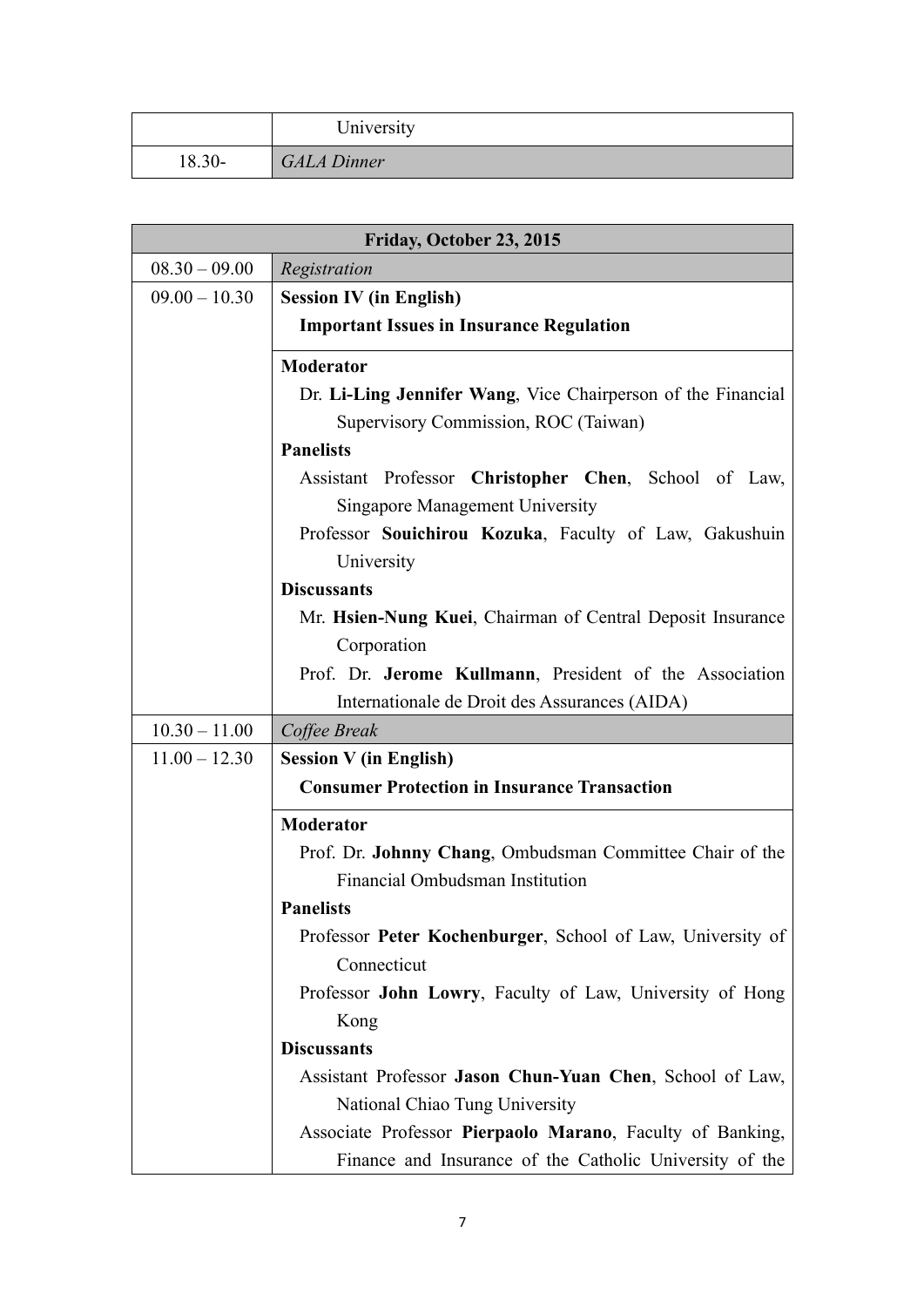|                 | Sacred Heart - Milan                                                 |
|-----------------|----------------------------------------------------------------------|
|                 |                                                                      |
|                 |                                                                      |
|                 |                                                                      |
|                 |                                                                      |
| $12.30 - 14.00$ | Lunch                                                                |
| $14.00 - 15.30$ | <b>Session VI (in Chinese)</b>                                       |
|                 | <b>Special Panel on Insurance Regulations - Taiwanese Cases</b>      |
|                 | <b>Moderator</b>                                                     |
|                 | Professor Kuo-Chuan Lin, Dean of the College of Law,                 |
|                 | National Chengchi University                                         |
|                 | <b>Panelists</b>                                                     |
|                 | Ms. Chiung-Hua Shih, Deputy Director General of Insurance            |
|                 | Bureau, Financial Supervisory Commission, ROC (Taiwan)               |
|                 | Professor Chun-Hsiung Cho, College of Law, Tunghai                   |
|                 | University                                                           |
|                 | Dr. Tony T.M. Hsu, Senior Executive Vice President of the            |
|                 | China Life Insurance Co., Ltd                                        |
|                 | Professor Kuo-Bin Lin, Department of Law, National Taipei            |
|                 | University                                                           |
|                 | Professor Chih-Cheng Wang, College of Law, National Chung            |
|                 | Cheng University                                                     |
| $15.30 - 16.00$ | Coffee Break                                                         |
| $16.00 - 17.30$ | <b>Session VII (in English)</b>                                      |
|                 | Round Table Discussion - Global<br><b>Trend</b><br><b>New</b><br>and |
|                 | <b>Perspectives of the Insurance Law Modernization</b>               |
|                 | <b>Moderator</b>                                                     |
|                 | Dr. Jan-Juy Lin, Chairman of the Financial Ombudsman                 |
|                 | Institution                                                          |
|                 | <b>Discussants</b>                                                   |
|                 | Professor Peter Kochenburger, School of Law, University of           |
|                 | Connecticut                                                          |
|                 | Associate Professor Pierpaolo Marano, Faculty of Banking,            |
|                 | Finance and Insurance of the Catholic University of the              |
|                 | Sacred Heart - Milan                                                 |
|                 | Professor Robert Merkin, Law School, University of Exeter            |
|                 | Professor John Lowry, Faculty of Law, University of Hong             |
|                 | Kong                                                                 |